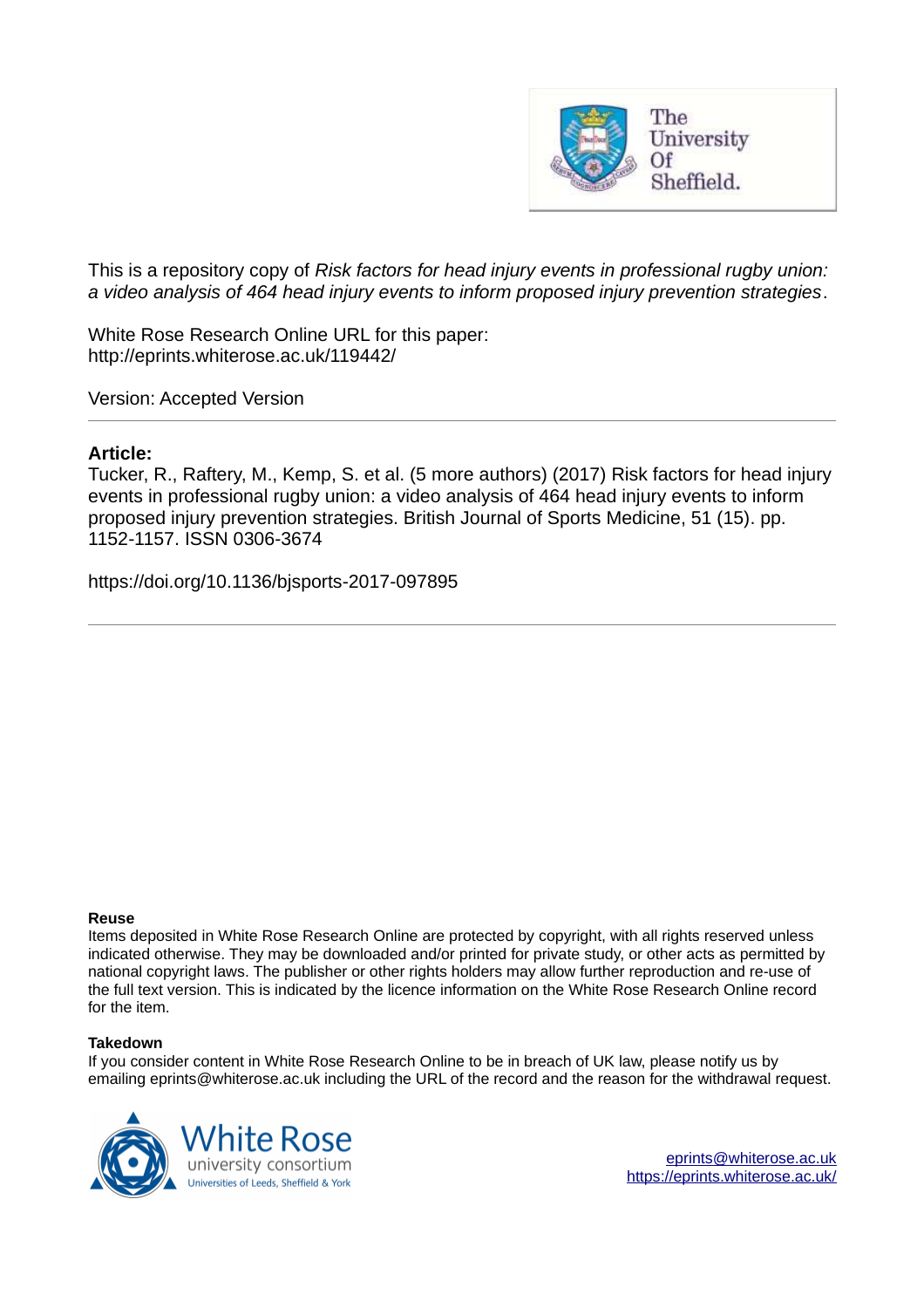**Risk factors for head injury events in professional Rugby Union: A video analysis of 464 head injury events to inform proposed injury prevention strategies** 

### **Corresponding Author:**

Ross Tucker, World Rugby (Pty) Ltd Dublin

Address for correspondence: Ross Tucker 5 Bain Court, Rondebosch, Cape Town, 7700 Phone: 27713538616 Email: [ross.tucker@mweb.co.za](mailto:ross.tucker@mweb.co.za)

## Co-Authors: Martin Raftery<sup>1</sup>, Simon Kemp<sup>2</sup>, James Brown<sup>3</sup>, Gordon Fuller<sup>4</sup>, Ben Hester<sup>1</sup>, Matthew Cross<sup>1,5</sup>, Ken Quarrie<sup>6</sup>

World Rugby, Dublin, Ireland Rugby Football Union, Twickenham, UK University of Cape Town, Cape Town, South Africa University of Sheffield, Sheffield, UK Department for Health, University of Bath, Bath, UK <sup>6</sup>New Zealand Rugby Football Union, Wellington, New Zealand

**Abstract Word Count:** 250

**Manuscript Word Count:** 2995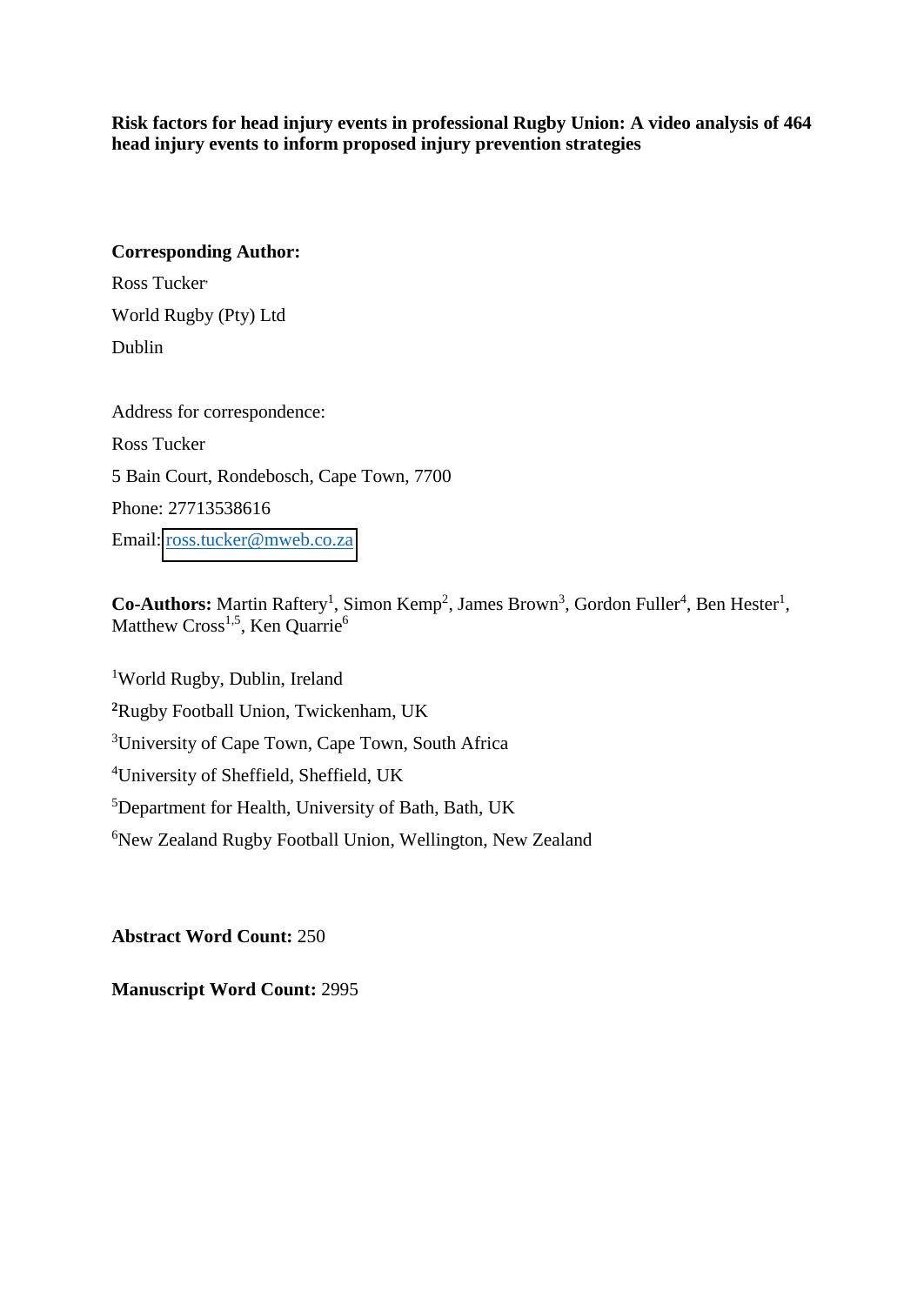## **Abstract**

**Objectives**: The tackle is responsible for the majority of head injuries during Rugby Union. In order to address head injury risk, risk factors during the tackle must first be identified. This study analysed tackle characteristics in the professional game in order to inform potential interventions.

**Methods**: 464 tackles resulting in a head injury assessment (HIA) were analysed in detail, with tackle type, direction, speed, acceleration, nature of head contact and player body position the characteristics of interest.

**Results**: Propensity to cause an HIA was significantly greater for active shoulder tackles, front-on tackles, high speeder tackles and an accelerating tackler. Head contact between a tackler's head and ball carrier's head or shoulder was significantly more likely to cause an HIA than contact below the level of the shoulder (IRR 4.25, 95% CI 3.38 – 5.35). The tackler experiences the majority (78%) of HIAs when head-to-head contact occurs. An upright tackler was 1.5 times more likely to experience an HIA than a bent at the waist tackler (IRR 1.44, CI 1.18 – 1.76).

**Conclusions**: This study confirms that energy transfer in the tackle is a risk factor for head injury, since direction, type and speed all influence HIA propensity. The study provides evidence that body position and the height of tackles should be a focus for interventions, since lowering height and adopting a bent at the waist body position is associated with reduced risk for both tacklers and ball carriers. To this end, World Rugby have implemented law change based on the present data.

# **WHAT DOES THIS STUDY ADD?**

- This study is the largest to date to decribe risk factors for head injuries requiring a head injury assessment in professional rugby union, using a cohort of 464 head injury events over three years
- The tackler more likely to sustain head injuries than the ball carrier
- Energy transfer is a risk factor for head injury, since active shoulder, front on, high speed and acceleration into tackles were more likely to cause head injuries
- We find that higher impacts are more than four times more likely to result in head injury. Tacklers sustain 78% of injuries, even when head to head contact occurs
- Player body position is a significant risk factor, with an injury risk that is 1.5 times greater when tacklers and ball carriers are upright, rather than bent at the waist
- Based on this study, World Rugby have proposed law changes and a global awareness programme to change player behaviour to lower the height of the tackle
- These changes may reduce the risk of head injury both the tackler and ball carrier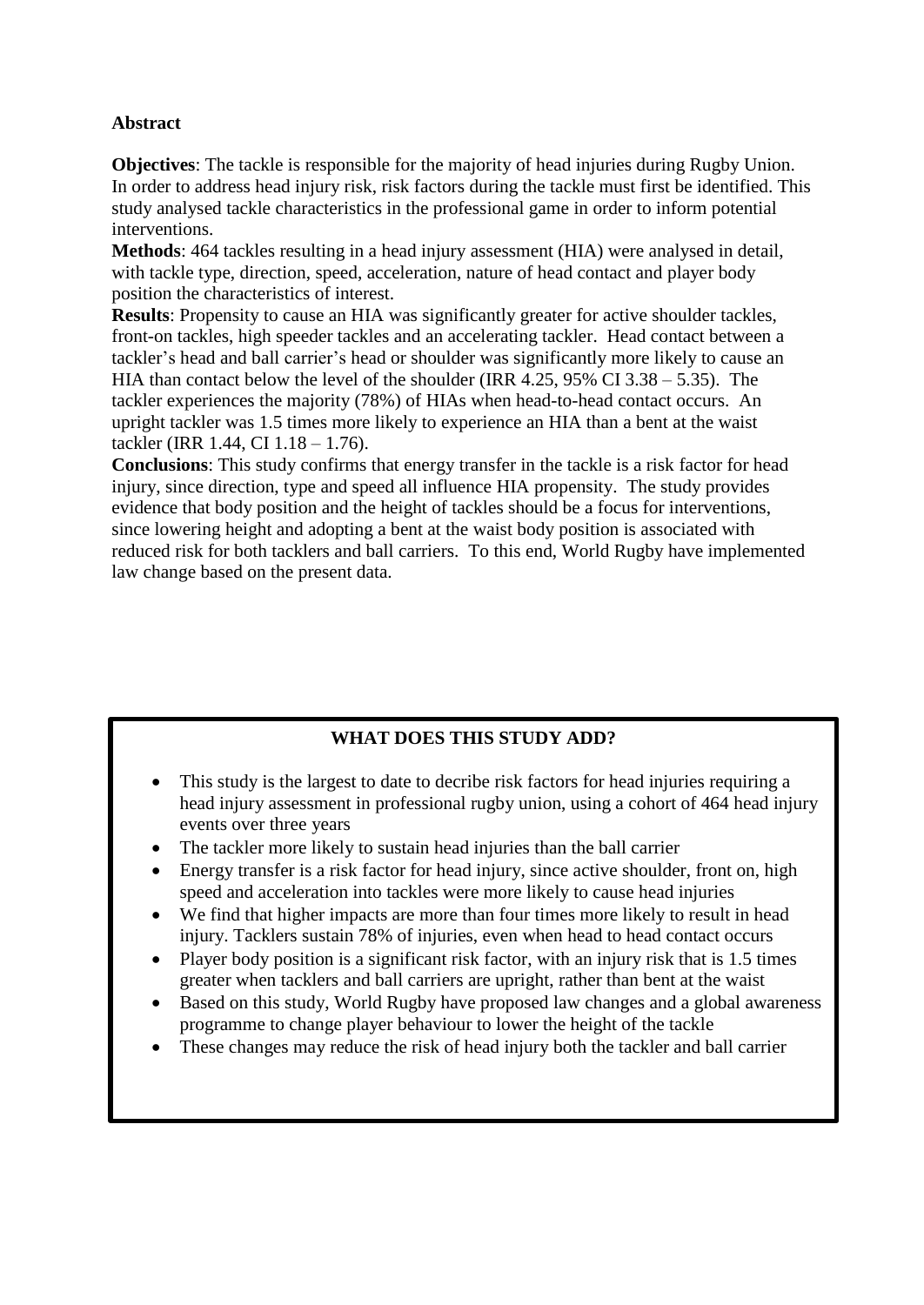## **Introduction**

The tackle is the most injurious match event in Rugby Union, accounting for between 40% and 60% of all match injuries [1-4]. Among the more common tackle injuries are those to the head, with concussion now the most frequently occurring injury in the professional game[1]. Studies examining the risk factors of head injuries in the sport find that head injuries occurred most frequently during front-on [5,6] and high tackles[6].

We have recently investigated the head injury risk during tackles in the male professional game, with 464 out of 611 (76%) analysed HIA events from a cohort of 1516 matches occurring during tackles. Of these, 72% occur to the tackler (Paper 1). Given the growing concern over head injuries in sport, a particular focus on the characteristics of tackles that expose players to the highest risk of head injury is warranted. To our knowledge, no largescale video analysis study has investigated specific risk factors for head injuries during tackles in professional Rugby Union, though similar studies exist for Rugby League[7], Australian football [8] and American football[9], with smaller studies in Rugby Union [10].

The aim of the present study is to analyse the tackle in detail, using World Rugby's HIA protocol to identify head impacts sufficient to cause a player to either be permanently removed from play, or to require an off-field assessment. This approach is the critical next step towards injury prevention, and necessitates that risk factors for injury be identified so that interventions can be targeted to reduce injury risk [11,12].

## **Methods**

This prospective cohort study was conducted between 2013 and 2015 in six major professional elite Rugby Union competitions. These were both international (Six Nations, Rugby Championship and Rugby World Cup) and national (England Premiership, Super Rugby, Top 14, Pro 12 and European Champions Cup) competitions. Ethics approval was obtained from the World Rugby Internal Ethics Committee, and all players participating in the professional leagues provided written informed consent as part of the World Rugby Head Injury Assessment (HIA) Protocol.

Analysis framework

A tackle was defined as any event where one or more players attempted to stop or impede the ball carrier, irrespective of whether the player was brought to the ground. This distinguishes our definition from that of a tackle in the law, which requires the ball carrier to be held and taken to ground. However, we chose this definition for consistency with previously published research [13]

All cases of tackles resulting in HIA events, as well as a cohort of 3,160 tackles not causing injury from 20 representative control matches were analysed by a single professional rugby video analyst. Where the classification of the tackle was unclear, a second professional rugby analyst was consulted and consensus reached.

The characteristics of the tackle that were coded were defined through consultation with professional rugby coaches and a referee and experienced rugby epidemiology researchers, and drawing from previous studies examining the rugby tackle and injury [6,14].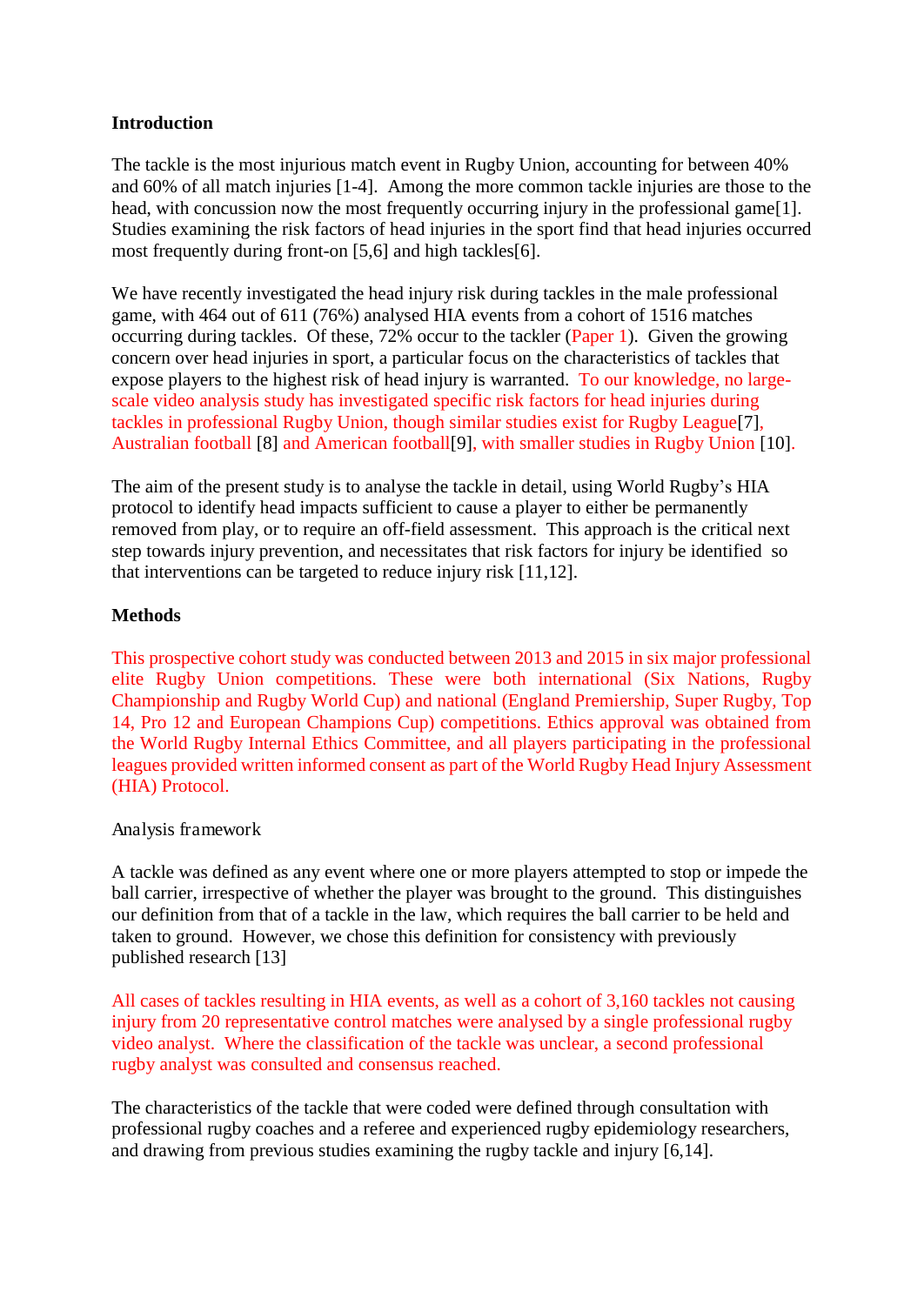Table 1 summarizes the tackle characteristics analysed.

## HIA events

The Head Injury Assessment (HIA) has been described in more detail elsewhere [15]. For this study, an HIA event was defined as any player entering the HIA protocol at the HIA1 stage, having either a) displayed Criteria 1 signs and therefore been immediately and permanently removed from play, or b) received an off-field screening assessment irrespective of whether that player subsequently returned to play or was permanently removed from play.

Data were collected using specifically designed forms, or electronically using a bespoke tablet application (CSx Headguard, New Zealand). Events were then collated in a central database as part of World Rugby's HIA process. This database was used to identify every reported HIA entry at stage 1 in the HIA protocol in seven international and national competitions. During this period, 112 cases were entered into the database with delayed signs or symptoms suggesting a delayed concussion. These cases could not be directly associated to a specific match event and were excluded from analysis. A further 25 HIA events for which video was unclear or unavailable were also not included in the present study.

### Data analysis

The propensity, in HIA events per 1000 tackles for each tackle characteristic, was calculated by dividing the number of HIA events occurring from that tackle by the total number of that tackle derived from the control cohort. Incidence is expressed as HIA events per 1,000 match hours.

Data are presented as means and 95% confidence intervals (CIs). The probability of each tackle characteristic being associated with a player undergoing an HIA was assessed using a Poisson regression with a log link function, using exposure to the characteristic as the offset variable to compare predictor/independent variables. Incident Rate Ratios (IRRs) were calculated to compare the propensity of two events by expressing the calculated HIA propensity relative to one another. Data was analysed using a standard statistical package (SPSS), and a conventional type 1 error rate of 0.05 was used, with statistical significance accepted when the 95% CIs did not overlap.

## **Results**

### Overall summary

464 HIA events occurred during tackles, with 335 (72%; CI 68%–76%) to the tackler and 129 to the ball carrier (28%; CI 24–32%). The overall propensity for HIA events was 1.94 HIAs/1000 tackles, with tacklers experiencing a more than two-fold higher incident rate than ball carriers (IRR =  $2.59$ , CI  $2.12 - 3.18$ ).

Table 2 shows the number of HIA events, the propensity and the incidence of various tackle characteristics to cause an HIA event, along with the proportion of HIAs to the tackler for each of the characteristics.

Tackle Type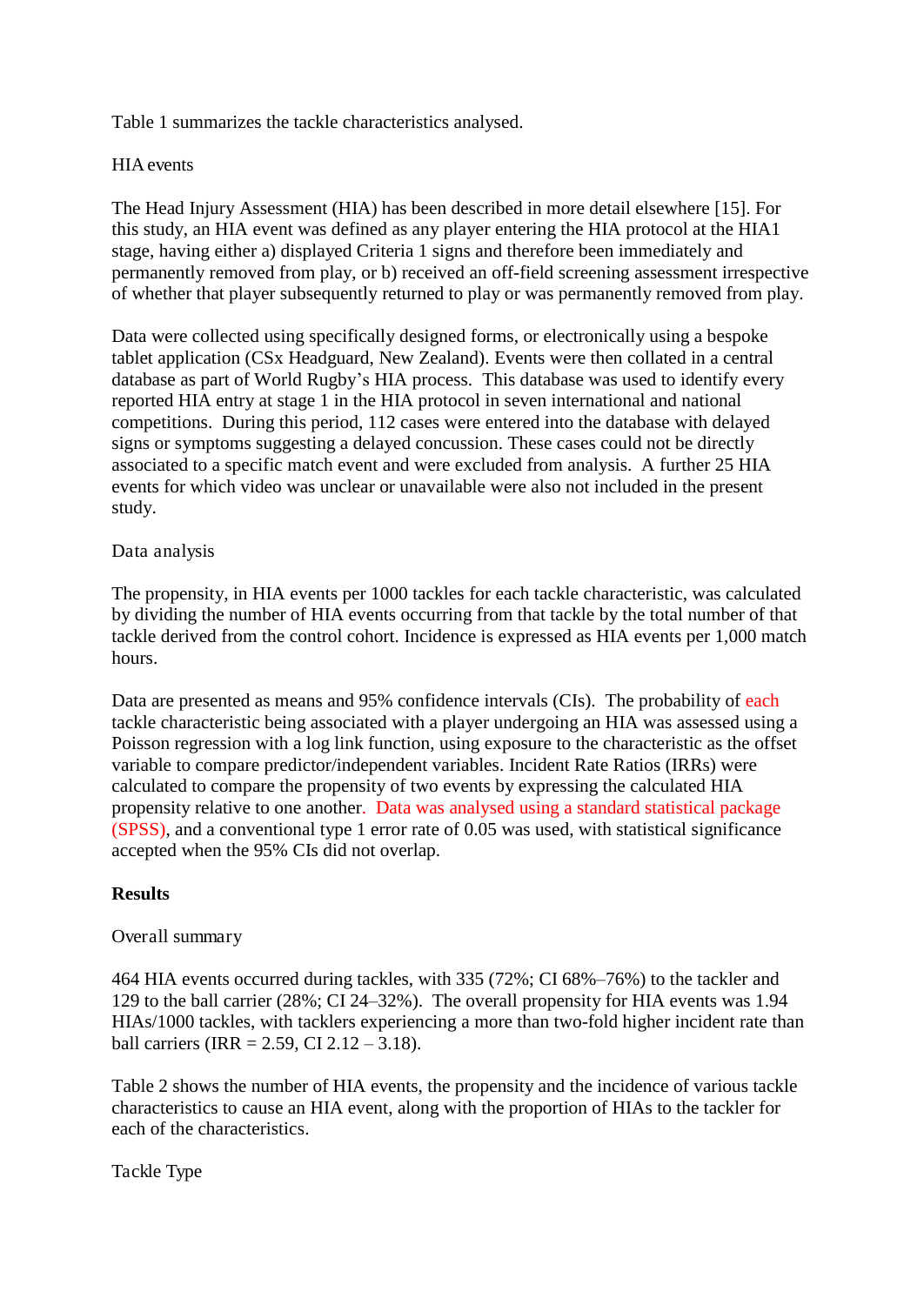The three most common legal tackle types – active shoulder, passive shoulder and smother tackles – accounted for 99% (157 out of 158 tackles per match) of match tackles and 93% of tackle-related HIA events.

Active shoulder tackles had a significantly higher HIA event propensity than passive shoulder and smother tackles (IRR =  $2.07$ , CI 1.65 –  $2.59$  for Active vs Passive shoulder tackle; IRR 2.13, CI 1.69 – 2.68 for Active shoulder vs Smother tackle, both  $P < 0.05$ ).

Illegal tackles, ruled by the referee, accounted for 25 HIAs. These had a significantly greater propensity than legal tackles (1.84 HIAs/1000 legal tackles vs 65.9 HIAs/1000 illegal tackles,  $IRR = 35.95, CI 24.02 - 53.79$ , with high tackles having a particularly high risk (237.5) HIAs/1000 high tackles). Propensity could not be calculated for "No arm" tackles and "Use of Elbow" tackles because no such events occurred in the control cohort.

### Tackle direction

Front-on tackles had a significantly higher propensity and incidence than Angled, Side-on or tackles from behind (IRR =  $1.65$  (CI 1.31 –  $2.13$ ),  $2.02$  (CI 1.58 –  $2.60$ ) and  $1.73$  (CI 1.20 – 2.50) for propensity for Front-on vs Angle, Side-on and Back tackles, respectively).

### Acceleration

Propensity was greatest when the tackler accelerated into the tackle (IRR  $= 2.86$ , CI 2.28 – 3.58 vs ball carrier; IRR = 2.34, CI 1.78 – 3.09 vs both; IRR = 3.06, CI 2.11- 4.42 vs neither). Incidence was greatest when the ball carrier accelerated into the tackle, by virtue of the high frequency of this situation (93 events per match compared to 17 for tackler accelerating).

### Number of tacklers

Tackles in which three or more tacklers were involved, although rare, were associated with a higher likelihood of HIAs than those with one (IRR  $= 1.67$ ; CI 1.02–2.72) or two tacklers  $(1.86; \text{CI } 1.1.4 - 3.05).$ 

### Player speeds

The propensity for various combinations of player speeds are shown in Figure 1. The propensity increased significantly as the tackler speed increased (IRR  $= 3.05$ , CI 2.39 – 3.89, High speed vs Static tackler;  $IRR = 2.39$ , CI 1.93 – 2.96, High Speed vs Low speed tackler, P  $< 0.05$ ).

For static and low speed tacklers, propensity increased as the ball carrier speed increased, whereas for high tackler speeds, propensity decreased as the ball carrier speed increased (IRR  $= 1.82$ , CI 1.15 – 2.89, Static BC vs High Speed BC when tackler is at high speed, Figure 1).

### Type of head contact

Table 3 shows the HIA propensity for the tackler as a result of various types of head contact, along with the number of tackler HIA events for each contact. Data are shown for the tackler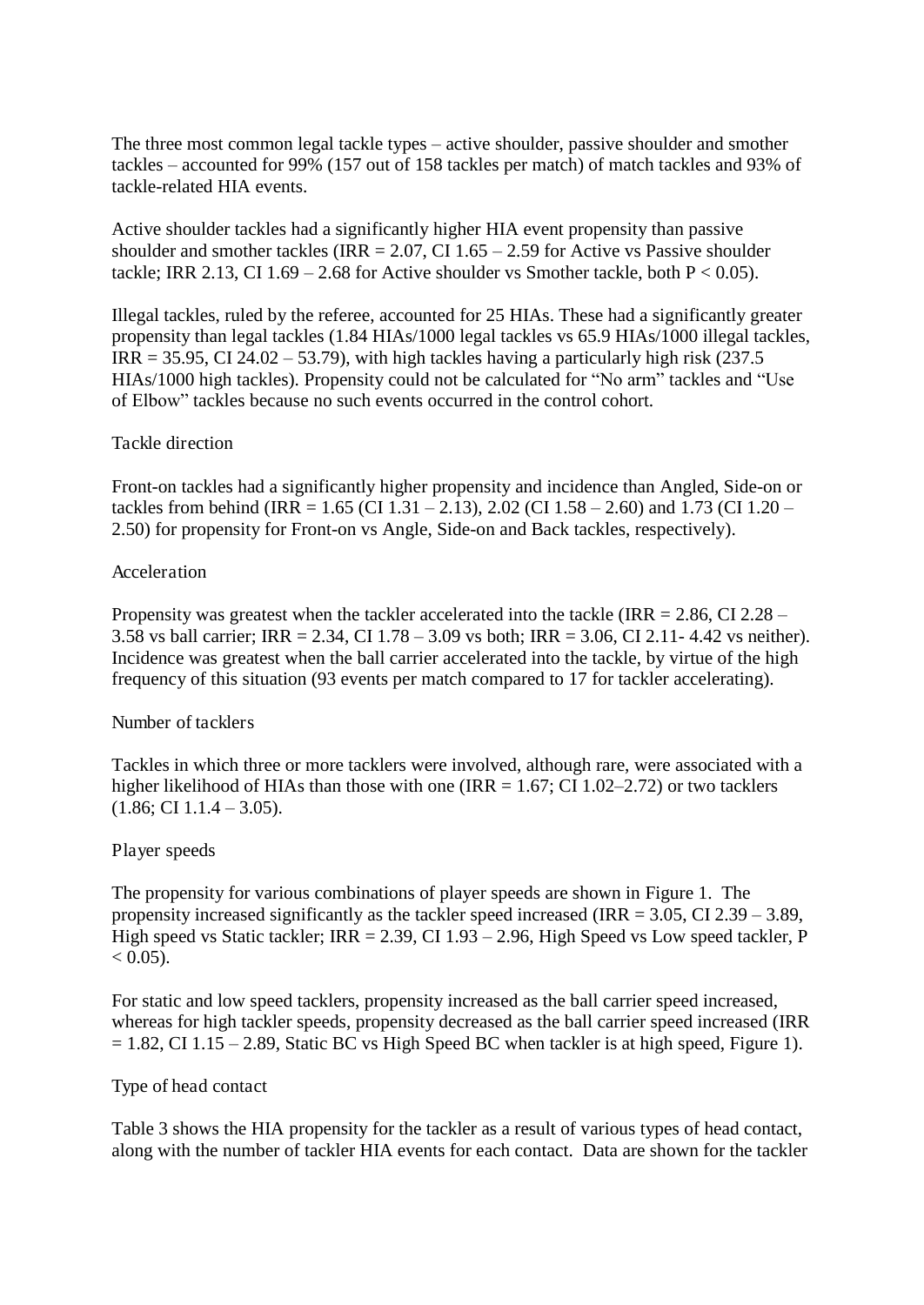only, because study resource limitations meant that the control cohort was analysed from the tackler perspective only.

The greatest propensity occurred for head to head contact, followed by head to elbow and head to knee contact. All types of head contact injured the tackler relatively more often, with the exception of head to ground (17% to tackler), whiplash (27% to tackler) and head to arm contact (36% to tackler).

When grouped into either "high contact tackles" being tackler head contact with a ball carrier's head or shoulder (as per by the legal definition of a high tackle), or "low contact tackles" below the shoulder, the number of HIAs was 130 from high contact (3.75 HIAs/1000 tackles, 95% CI 3.16 to 4.16) and 165 from low contact (0.88, 95% CI 0.76 to 1.03). The IRR for high vs low contact was  $4.25$  (CI  $3.38 - 5.35$ ). This excludes head contact with the ball carrier's arm, hand or elbow, since these are not necessarily indicative of the area of the ball carrier's body that the tackler is contacting or attempting to make contact with.

Tackler and ball carrier body position

Table 4 shows the HIA propensity and incidence for various tackler and ball carrier body positions, separated into tackler body position in the top panel and ball carrier body position in the bottom panel. For any tackler body position (Table 4 Top panel), propensity was highest when the ball carrier was falling or diving, and lowest when the ball carrier was bent at the waist. HIA incidence was highest for an upright ball carrier and lowest for a falling/diving ball carrier.

For any ball carrier body position (Table 4 bottom panel), the propensity was highest for an upright tackler, and lowest when the tackler was falling or diving.

Figure 2 shows the HIA event propensity for tackler and ball carrier body positions when combined for all possible body positions.

Given the relatively low overall incidence of HIAs occurring for falling/diving tacklers and ball carriers (Table 4), a specific comparison was made for upright vs bent at the waist body positions for both players. The incident rate was  $1.44$  (CI  $1.18 - 1.76$ ) for an upright vs bent at the waist tackler (2.69 HIAs/1000 tackles vs 1.87 HIAs/1000 tackles). The IRR for an upright (2.44 HIAs/1000 tackles) vs bent at the waist ball carrier (1.15 HIAs/1000 tackles) was 2.13 (CI 1.73 – 2.62).

## **Discussion**

The present study expands on previous research in this area [6,16,17], and is the largest such to date, describing a spectrum of propensities for specific tackle characteristics to result in a head injury event.

We find that the propensity for head injury was greatest for active shoulder tackles, front-on tackles, an accelerating tackler, more than one tackler, higher speeds, higher impacts and more upright tacklers.

Application of the sequence of prevention model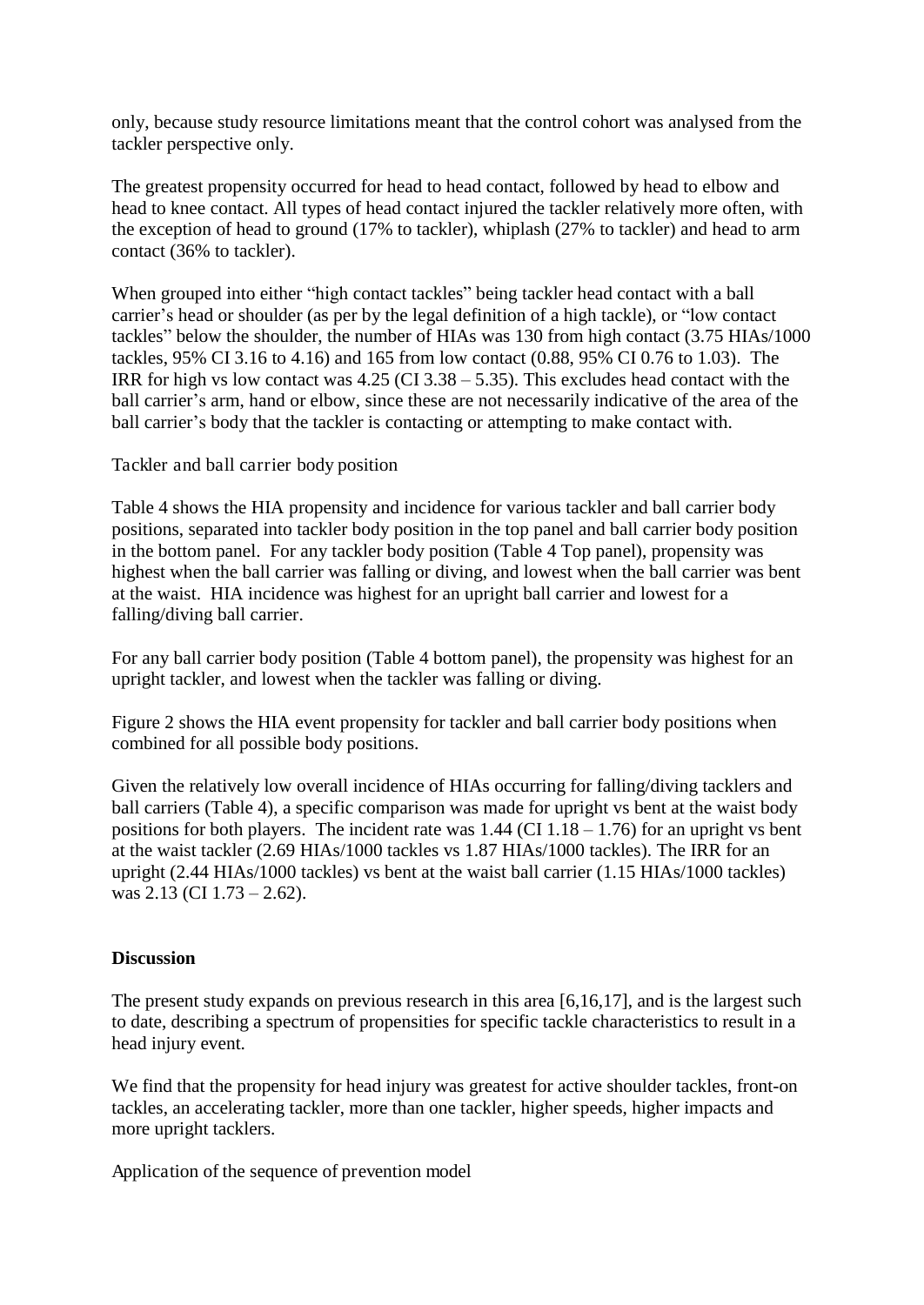According to the sequence of prevention model [18], risk reduction requires first that the extent of the problem be described, something that has been done in numerous injury surveillance studies in various competitions [1,2,19]. Thereafter, the risk factors for injury must be identified, which was the aim of this study, and then strategies implemented to reduce the risk.

Based on the present data, experts from within rugby including elite coaches, players and officials, recommended that the game adopt a zero tolerance to head contact. This is to be reinforced by a global awareness program, the introduction of new tackle sanction categories (reckless and accidental) and an increase in sanctions for all types of head contact. These interventions are recommended to modify player behaviour and reduce the risk of head injury [20]. The effects of these adopted changes are currently being monitored.

This study thus represents the application of suggested best-practice injury reduction methods using the public health approach [12,18],[21]. Subsequently, we describe the significant findings of the present research that informed the recommended measures.

Player body position and tackle height

A novel aspect of the present study was the analysis of player body position in the tackle as a risk factor for head injury. This was examined since previous research had established that high tackles were significantly more likely to cause injury, particularly to the ball carrier[6].

We found that propensity was greatest for an upright tackler and a falling or diving ball carrier, irrespective of the other player's body position (Table 4). Given that a falling or diving ball carrier in the tackle is extremely rare (2 events per match, compared to 82 upright and 74 bent at the waist ball carriers per match), the least desired body position in the vast majority of tackles is for both players to be upright.

Taken in conjunction with the finding that high contact types (tackler head to ball carrier head or shoulder) are 4.25 times more likely to cause an HIA than low contact types (below the shoulder), this finding strongly supports the hypothesis that lowering the height of the tackle, enforcing current laws on tackle height, and changing the tackler body position from upright to bent at the waist through education or law change may be strategies to consider to prevent injury, as has been described previously [6].

Importantly, our data suggest that this would reduce the risk for both the tackler and ball carrier, since it is the tackler who experiences the majority of head injuries, even during head to head impacts (78% of HIAs, Table 3). Lowering the height of the tackle and increasing the number of bent at the waist tackler situations would prevent this highest propensity head contact from occurring. While impacts between the tackler's head and ball carrier's body would still occur, they carry significantly lower risk that head-to-head impacts. In particular, head-to-upper body (hip to shoulder) impacts carry low risk, and may be advised as a focus for greatest tackler safety. These changes may protect both the tackler as well as the ball carrier.

Influence of speed, acceleration and direction on head injury risk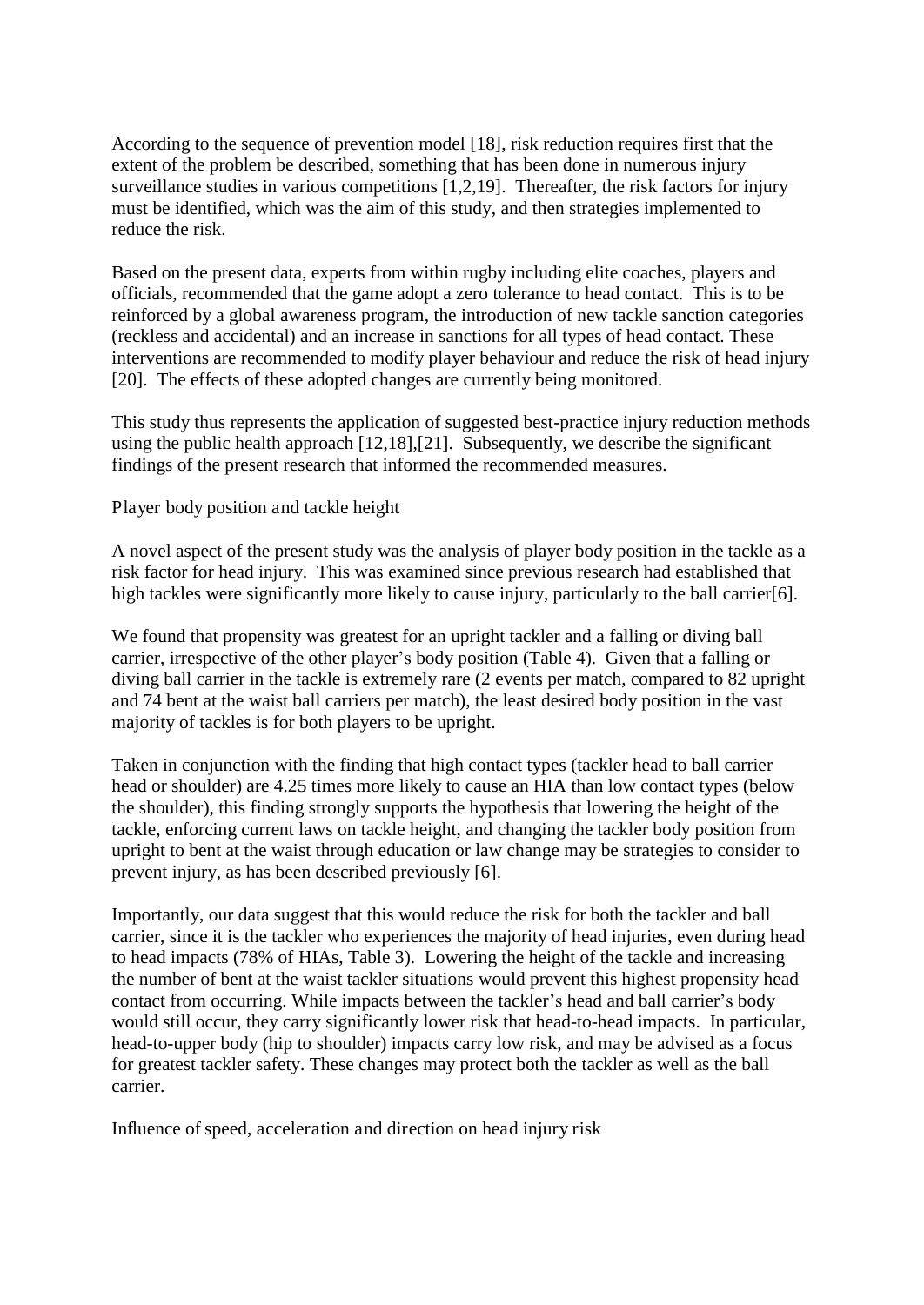Confirming previous research [14], we also find that high speed tackles and tackles where the tackler accelerates into contact are significantly more likely to cause HIA events, particularly when the tackler speed is high (Figure 1). Of interest was that propensity decreases as ball carrier speed increases when the tackler is running at high speed, whereas it increases with ball carrier speed for static and low speed tacklers (Fig 1).

The reason for this pattern when the tackler is at high speeds requires future analysis. It is possible that an interaction of characteristics is responsible. For instance, as ball carrier speed increases when tacklers are at high speed, the likelihood of front on and active shoulder tackles decreases, while side-on, angled and passive shoulder tackles are more numerous (data not shown). Since these tackle types and directions have a lower propensity (Table 2), the resultant propensity for high tackler and ball carrier speeds may be lower compared to static or low speed ball carriers.

High impact force is another previously identified risk factor [14], which accounts for why front-on tackles and active shoulder tackles have a higher propensity to cause HIA events than other tackler directions and types, respectively (Table 1). This finding contradicts previous research showing that the injury rate per 1000 tackles was highest for tackles from behind and lowest for front-on tackles [6]. However, that study examined all injury types, whereas Kemp et al (2008) studied concussions and found that tackling head-on was the factor most commonly associated with concussions [5].

Appropriately targeted interventions and practical challenges

Interventions to reduce the overall incidence of head injury should be targeted towards those events described here and previously as having a high propensity to cause injury. Based on the present findings, the risk of HIA events would be reduced if the occurrence of those tackle characteristics shown to have a high propensity was reduced.

Practically, however, reducing the occurrence of certain of these events poses a significant challenge. One possible means to reduce speed would be law change to bring opposing players closer together by changing the offside line. This may, however, result in an increase in the number of situations where the tackler accelerates into the tackle to gain the speed with which to dominate the collision, a situation we have found to have a high propensity for injury, but which occurs relatively infrequently at present (Table 2). Increasing the frequency of this situation might offset any reduction in speed at contact and increase the incidence of concussion.

The challenge for Rugby Union's regulatory authorities is to identify practically effective and viable, rather than theoretical, interventions. Practical approaches to risk reduction must focus on shifting player behaviours away from those events identified in this study as having a high propensity and towards low propensity scenarios, as might be achieved if upright tackles could be replaced with bent at the waist tackles. Law change or reinforcement of current laws to sanction undesired behaviours have been proposed to achieve this. Alternatively, the risk within each characteristic or behaviour might be reduced through education to ensure that the tackle is executed safely, and this requires further exploration.

An avenue that is worth exploring further is that of tackle technique, since it has been shown that poor technique is a risk factor for both concussion [10] and other injuries [22]. In considering technique, an important consideration for the ultimate success is whether a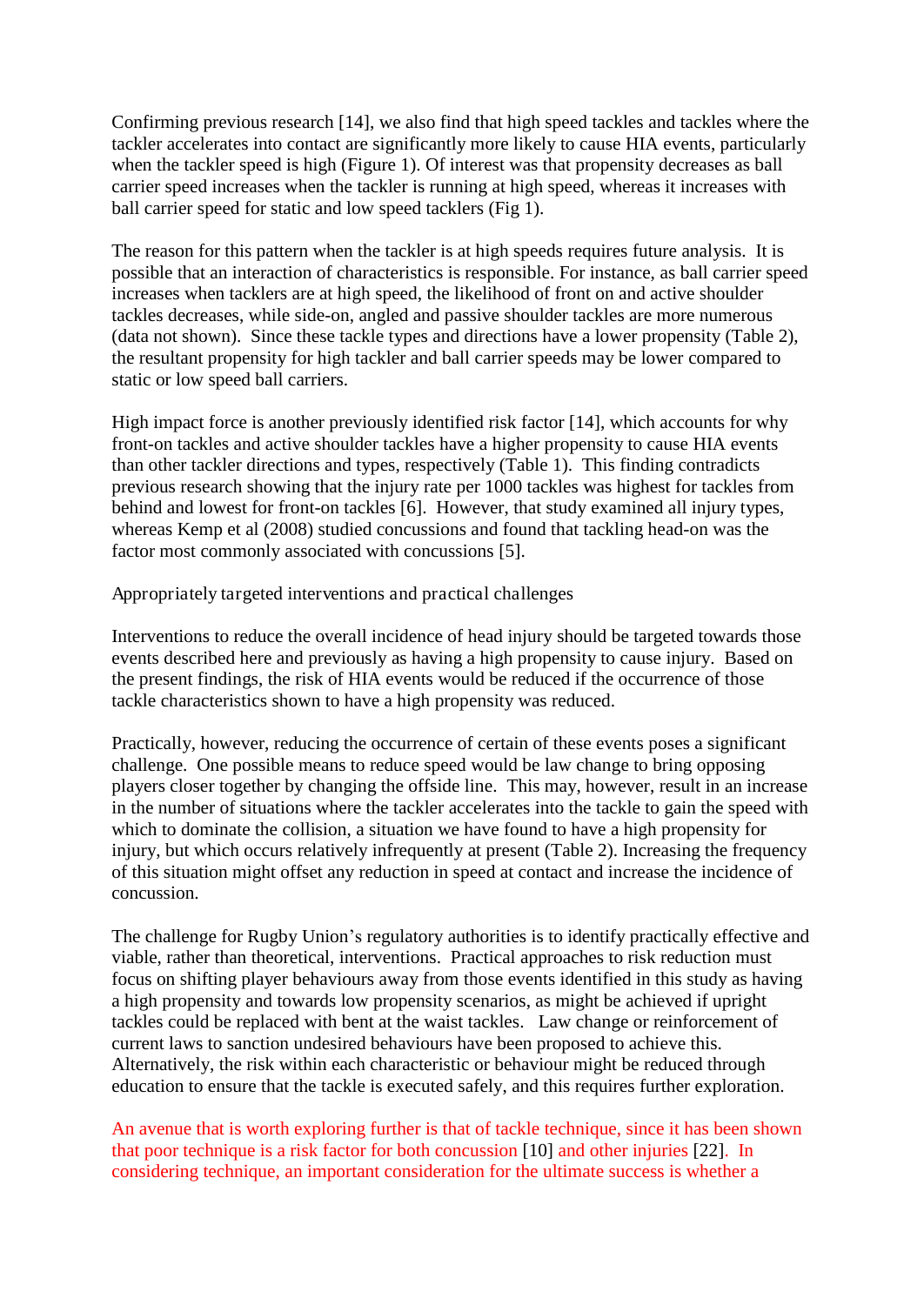technique is both safe and effective, because the latter will be a key requirement for coaches and players and must be acknowledged if an advised technique is to be adopted.

In this regard, some practical challenges exist, because evidence suggests that front-on shoulder tackles [23] and tackles involving leg drive are most effective for success [23]. In the present study, we show that front-on tackles and tackles involving acceleration and speed, and thus higher energy transfer are more injurious. The optimal coached technique for performance may thus be at odds with the optimal technique to reduce head injury risk, whereas poor tackle execution [22] may increase the risk. This balance of factors must be taken into consideration by future interventions focused on technique education.

An important consideration is that changing behaviour to reduce the risk of head injury may result in an increase in risk of other injuries. Quarrie & Hopkins recognized this when they found that all-injury risk to the tackler was highest for low tackles, and surmised that an increase in the proportion of low tackles might increase the risk of certain injuries to the tackler, even while reducing head injury risk [6]. The potential undesired consequences of any behaviour changes must thus be monitored to allow rapid response to such potential negative outcomes.

### Study limitations

The limitations of the method of video analysis used in the present study have been described previously, as have the considerations around the use of HIA events rather than concussions to identify significant head injuries (Paper 1). Future research may compare time-loss concussions to HIA events to ascertain whether more severe head injuries, those diagnosed as concussions, differ from HIA events for any of the analysed characteristics.

Finally, the application of this research to the community game remains unknown. The incidence of concussion is lower in the community game than the currently analysed professional game, but its reduction is no less important. In principle, the introduction of laws should affect every level of rugby (though not equally), and the absence of specific data on the mechanism of head injury in community rugby means that it remains unknown what effect this law intervention may have on community rugby players. Further research is warranted in this regard.

In conclusion, this study examines the risk of HIA events associated with tackling, and finds that direction, speed, tackle type and acceleration all influence risk. Body position is a novel factor influencing risk, with upright tacklers and ball carriers representing a viable possible target for interventions, to reduce the height of the tackle and thus the risk of high propensity head impacts. Based on these data, a group of experts from within the sport have recommended law amendments to change behaviour and reduce injury risk, with future possible interventions including tackle technique and further law changes.

## **References**

1 Kemp S, Brooks JHM, West S, et al. England Professional Rugby Injury Surveillance Project. englandrugby.com. http://www.englandrugby.com/mm/Document/General/General/01/32/25/17/1516\_PRIS P\_Annual\_Report\_FINAL%28withcontentspage%29\_English.pdf (accessed 20 Jan2017).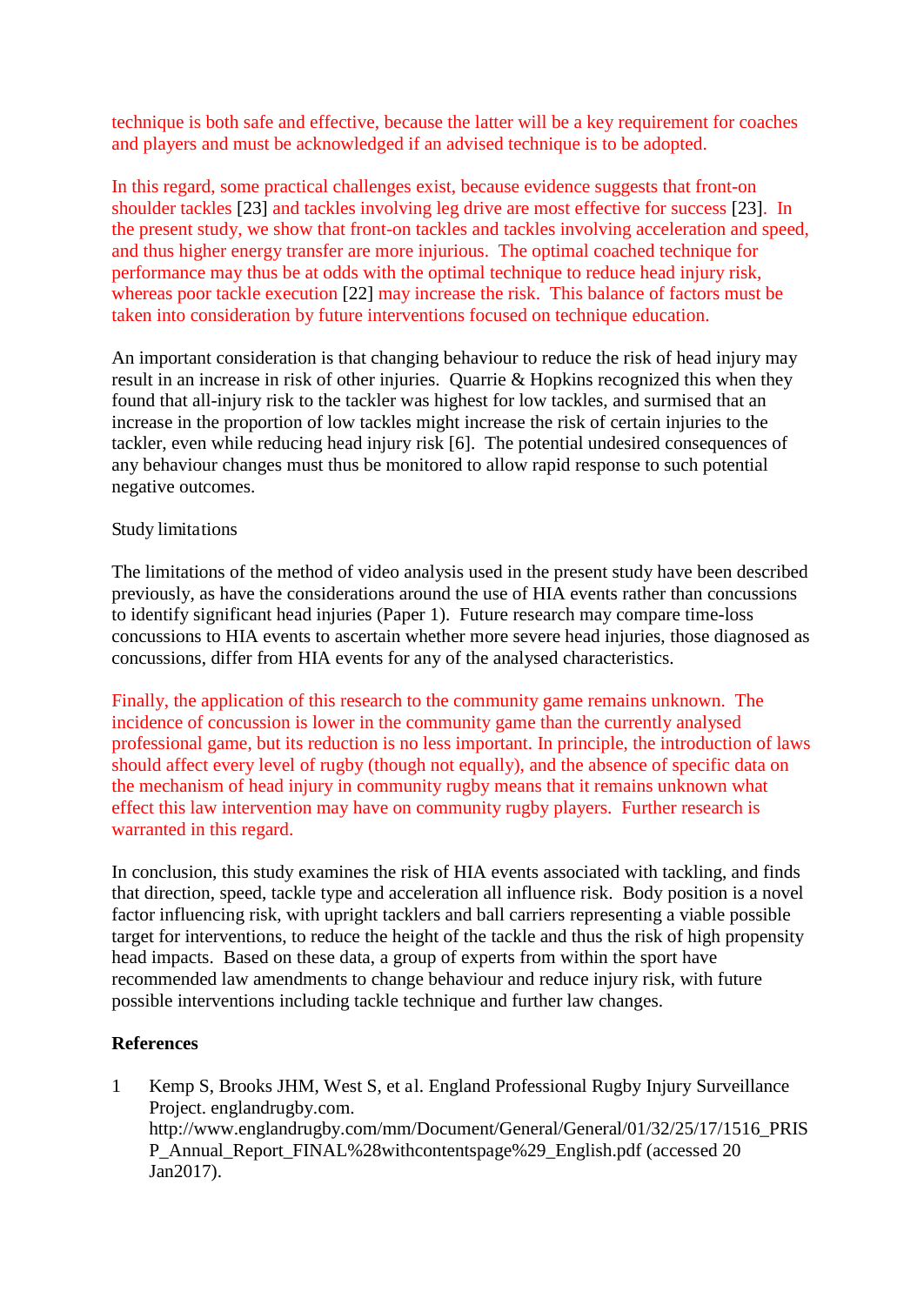- 2 Fuller CW, Sheerin K, Targett S. Rugby World Cup 2011: International Rugby Board Injury Surveillance Study. British Journal of Sports Medicine 2013;**47**:1184–91. doi:10.1136/bjsports-2012-091155
- 3 Bathgate A. A prospective study of injuries to elite Australian rugby union players \* Commentary. British Journal of Sports Medicine 2002;**36**:265–9. doi:10.1136/bjsm.36.4.265
- 4 Brooks JHM. Epidemiology of injuries in English professional rugby union: part 1 match injuries. British Journal of Sports Medicine 2005;**39**:757–66. doi:10.1136/bjsm.2005.018135
- 5 Kemp SPT, Hudson Z, Brooks JHM, et al. The epidemiology of head injuries in English professional rugby union. Clinical Journal of Sport Medicine 2008;**18**:227–34. doi:10.1097/JSM.0b013e31816a1c9a
- 6 Quarrie KL, Hopkins WG. Tackle injuries in professional Rugby Union. Am J Sports Med 2008;**36**:1705–16. doi:10.1177/0363546508316768
- 7 Gardner AJ, Iverson GL, Quinn TN, et al. A preliminary video analysis of concussion in the National Rugby League. Brain Inj 2015;:1–4. doi:10.3109/02699052.2015.1034179
- 8 Makdissi M, Davis G. Using video analysis for concussion surveillance in Australian football. J Sci Med Sport 2016;**19**:958–63. doi:10.1016/j.jsams.2016.02.014
- 9 Pellman EJ, Powell JW, Viano DC, et al. Concussion in Professional Football: Epidemiological Features of Game Injuries and Review of the Literature—Part 3. Neurosurgery 2004;**54**:81–96. doi:10.1227/01.NEU.0000097267.54786.54
- 10 Hendricks S, O'connor S, Lambert M, et al. Contact technique and concussions in the South African under-18 Coca-Cola Craven Week Rugby tournament. European Journal of Sport Science 2015;**15**:557–64. doi:10.1080/17461391.2015.1046192
- 11 Bahr R, Holme I. Risk factors for sports injuries--a methodological approach. British Journal of Sports Medicine 2003;**37**:384–92.
- 12 Bahr R, Krosshaug T. Understanding injury mechanisms: a key component of preventing injuries in sport. British Journal of Sports Medicine 2005;**39**:324–9. doi:10.1136/bjsm.2005.018341
- 13 Fuller CW, Brooks JHM, Cancea RJ, et al. Contact events in rugby union and their propensity to cause injury. British Journal of Sports Medicine 2007;**41**:862–7– discussion867. doi:10.1136/bjsm.2007.037499
- 14 Fuller CW, Ashton T, Brooks JHM, et al. Injury risks associated with tackling in rugby union. British Journal of Sports Medicine 2010;**44**:159–67. doi:10.1136/bjsm.2008.050864
- 15 Fuller GW, Kemp SPT, Raftery M. The accuracy and reproducibility of video assessment in the pitch-side management of concussion in elite rugby. Journal of Science and Medicine in Sport 2017;**20**:246–9. doi:10.1016/j.jsams.2016.07.008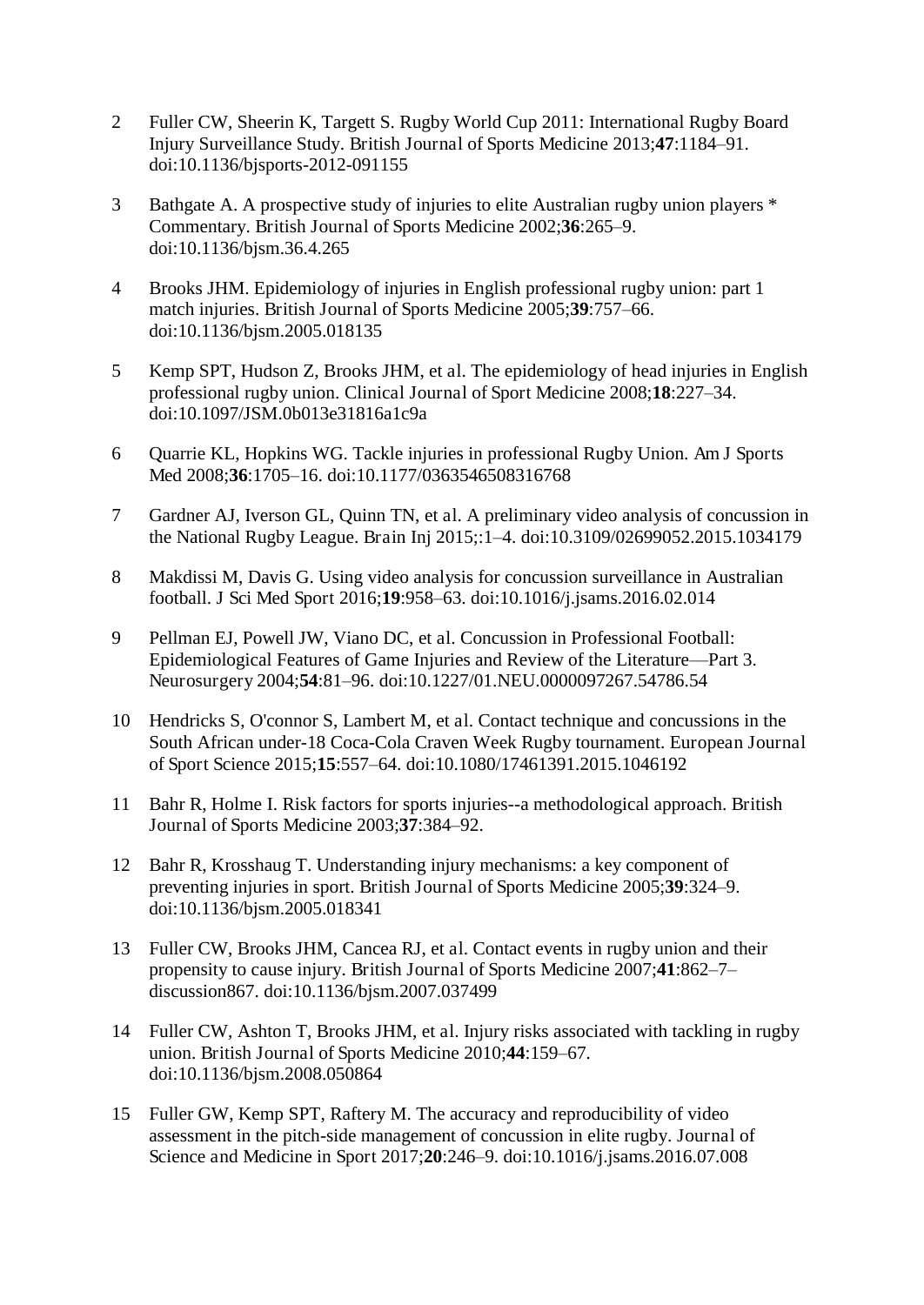- 16 Fuller CW, Taylor A, Raftery M. Epidemiology of concussion in men's elite Rugby-7s (Sevens World Series) and Rugby-15s (Rugby World Cup, Junior World Championship and Rugby Trophy, Pacific Nations Cup and English Premiership). British Journal of Sports Medicine 2015;**49**:478–83. doi:10.1136/bjsports-2013-093381
- 17 McIntosh AS, SAVAGE TN, McCrory P, et al. Tackle Characteristics and Injury in a Cross Section of Rugby Union Football. Medicine & Science in Sports & Exercise 2010;**42**:977–84. doi:10.1249/MSS.0b013e3181c07b5b
- 18 Van Mechelen W, Hlobil H, Kemper HC. Incidence, severity, aetiology and prevention of sports injuries. A review of concepts. Sports Medicine 1992;**14**:82–99.
- 19 Fuller CW, Taylor AE, Raftery M. Should player fatigue be the focus of injury prevention strategies for international rugby sevens tournaments? British Journal of Sports Medicine 2016;**50**:682–7. doi:10.1136/bjsports-2016-096043
- 20 World Rugby. New measures to limit contact with the head announced 2016. http://www.worldrugby.org/news/213339?lang=en (accessed 24 Mar2017).
- 21 Mercy JA, O'Carroll PW. New directions in violence prediction: the public health arena. Violence Vict 1988;**3**:285–301.
- 22 Burger N, Lambert MI, Viljoen W, et al. Tackle technique and tackle-related injuries in high-level South African Rugby Union under-18 players: real-match video analysis. British Journal of Sports Medicine Published Online First: 18 January 2016. doi:10.1136/bjsports-2015-095295
- 23 Hendricks S, van Niekerk T, Sin DW, et al. Technical determinants of tackle and ruck performance in International rugby union. Journal of Sports Sciences 2017;:1–7. doi:10.1080/02640414.2017.1322216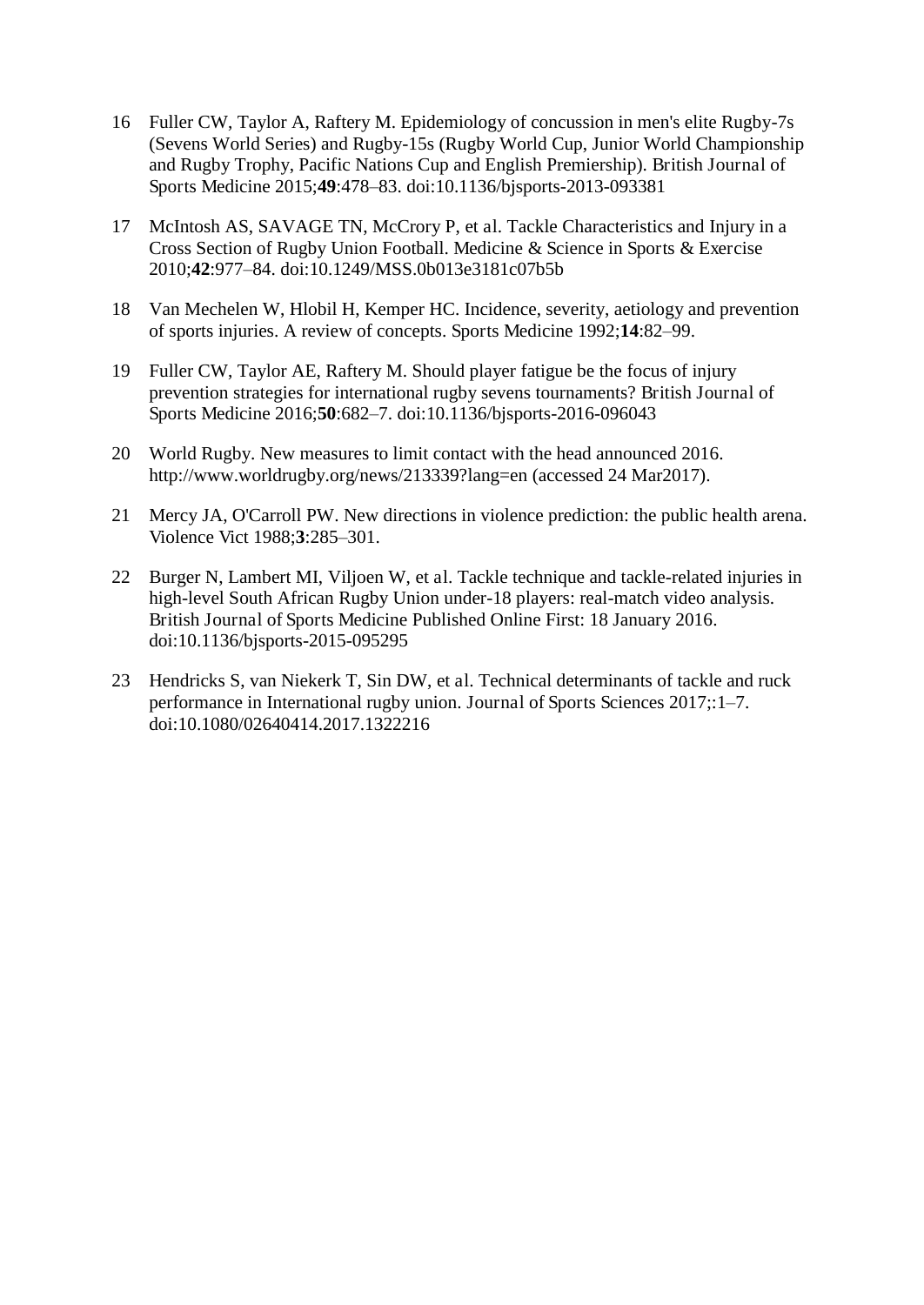# **Tables**

Table 1: Characteristics of the tackle analysed in this study

| Tackle type                   |                                                                                                                              |  |  |  |  |  |
|-------------------------------|------------------------------------------------------------------------------------------------------------------------------|--|--|--|--|--|
| Active shoulder tackle        | First contact is with the tackler's shoulder, and the tackler<br>drives or attempts to drive the ball carrier (BC) backwards |  |  |  |  |  |
| Passive shoulder tackle       | First contact is with the tackler's shoulder and the tackler does                                                            |  |  |  |  |  |
|                               | not drive or attempt to drive the BC back                                                                                    |  |  |  |  |  |
| Smother tackle                | Tackler uses the chest and attempts to wrap both arms around<br>the ball carrier                                             |  |  |  |  |  |
| Tap tackle                    | Tackler trips the BC with a hand on the lower limb below the<br>knee                                                         |  |  |  |  |  |
| Lift tackle                   | Tackler lifts the BC's hips above the BC head                                                                                |  |  |  |  |  |
| No arm tackle                 | Tackler impedes the BC without use of their arms                                                                             |  |  |  |  |  |
| High tackle                   | Tackler makes contact above the BC shoulders, as adjudicated<br>by the on-field referee                                      |  |  |  |  |  |
| <b>Tackle direction</b>       |                                                                                                                              |  |  |  |  |  |
| Front-on                      | Tackler makes contact on the front of the BC                                                                                 |  |  |  |  |  |
| On angle                      | Tackler makes contact with the BC on an angle                                                                                |  |  |  |  |  |
| Side-on                       | Tackler makes contact with the side of the BC                                                                                |  |  |  |  |  |
| <b>Back</b>                   | Tackler makes contact with the BC from behind                                                                                |  |  |  |  |  |
| Accelerating player           |                                                                                                                              |  |  |  |  |  |
| Tackler                       | Only the tackler accelerates into contact                                                                                    |  |  |  |  |  |
| <b>Ball carrier</b>           | Only the BC accelerates into contact                                                                                         |  |  |  |  |  |
| <b>Both</b>                   | Both tackler and BC accelerate into the contact                                                                              |  |  |  |  |  |
| Neither                       | Neither player accelerates into contact                                                                                      |  |  |  |  |  |
| Tackler and BC speed          |                                                                                                                              |  |  |  |  |  |
| High                          | Running or sprinting                                                                                                         |  |  |  |  |  |
| Low                           | Walking or jogging                                                                                                           |  |  |  |  |  |
| Stationary                    | Standing still or moving minimally                                                                                           |  |  |  |  |  |
| Tackler and BC body positions |                                                                                                                              |  |  |  |  |  |
| Upright                       | The player is standing in an upright position, with the knees<br>only slightly bent and with minimal hip flexion             |  |  |  |  |  |
| Bent at the waist             | The player is bent at the waist or crouched                                                                                  |  |  |  |  |  |
| Falling/diving                | The player is in the process of diving or falling to ground at the<br>point of contact                                       |  |  |  |  |  |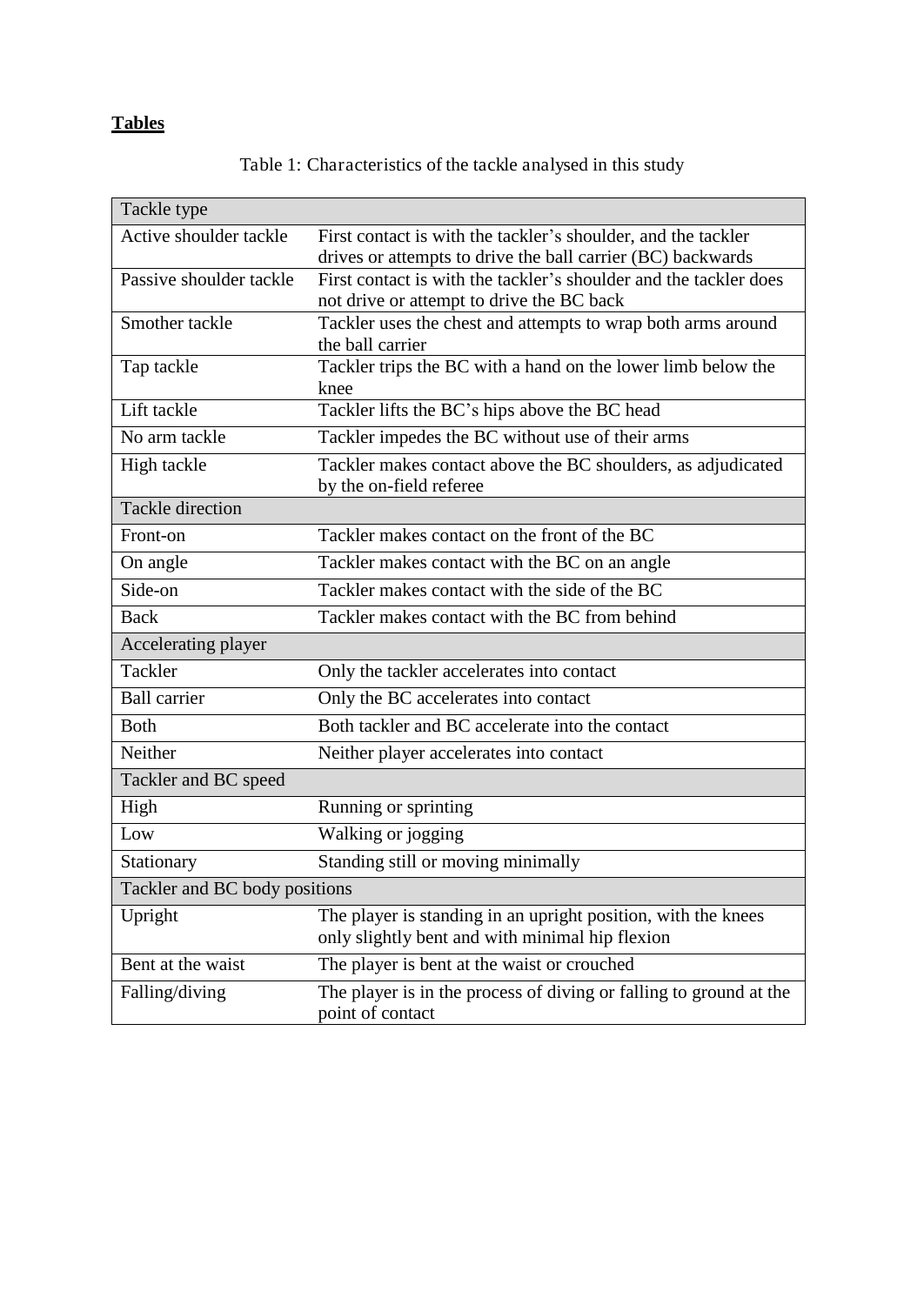| <b>Tackle Characteristic</b> | <b>Events</b> per | <b>HIA</b>      | Propensity (95% CI),      | Incidence (95% CI), | <b>Percentage of HIAs</b>      |  |
|------------------------------|-------------------|-----------------|---------------------------|---------------------|--------------------------------|--|
|                              | match             | number          | <b>HIAs/1000 Events</b>   | HIAs/1000 hours     | to tackler $(95\% \text{ CI})$ |  |
| <b>Tackle type</b>           |                   |                 |                           |                     |                                |  |
| Active shoulder              | 39                | 177             | $2.98(2.57 - 3.46)$       | $2.92(2.52 - 3.38)$ | 77% (70%-82%)                  |  |
| Passive shoulder             | 61                | 134             | $1.44(1.22 - 1.71)$       | $2.21(1.87-2.62)$   | 84% (77%-90%)                  |  |
| Smother tackle               | 57                | 120             | $1.40(1.17 - 1.68)$       | $1.98(1.65 - 2.37)$ | $64\% (55\% - 72\%)$           |  |
| Tap tackle                   | $\mathbf{1}$      | $5\overline{)}$ | $3.66(1.53 - 8.80)$       | $0.08(0.03-0.20)$   | 100.0%                         |  |
| Lift (illegal)               | 0.05              | $\mathbf{1}$    | $6.60(0.93 - 46.83)$      | $0.02(0.00-0.12)$   | $0.0\%$                        |  |
| No arms                      | $\theta$          | 5               |                           |                     | $0.0\%$                        |  |
| High tackle                  | 0.05              | 18              | $237.47(149.61 - 376.91)$ | $0.30(0.19-0.47)$   | $11.1\%$ (3%-33%)              |  |
| Use of elbow / forearm       | $\overline{0}$    | $\mathbf{1}$    |                           | $0.02(0.00 - 0.12)$ | 0.0%                           |  |
| <b>Tackle direction</b>      |                   |                 |                           |                     |                                |  |
| Front                        | 61                | 247             | $2.67(2.36-3.02)$         | $4.07(3.60-4.61)$   | 67% $(61\% - 73\%)$            |  |
| On angle                     | 41                | 101             | $1.62(1.33 - 1.97)$       | $1.67(1.37-2.02)$   | 75% (66%-83%)                  |  |
| Side-on                      | 42                | 84              | $1.32(1.06 - 1.63)$       | $1.39(1.12 - 1.72)$ | 81% (71%-88%)                  |  |
| Back                         | 14                | 32              | $1.54(1.09 - 2.18)$       | $0.53(0.37-0.75)$   | 78% (61%-89%)                  |  |
| <b>Accelerating player</b>   |                   |                 |                           |                     |                                |  |
| Tackler                      | 17                | 116             | $4.47(3.73 - 5.37)$       | $1.91(1.59 - 2.29)$ | 64% (55%-72%)                  |  |
| <b>Ball carrier</b>          | 93                | 221             | $1.56(1.37-1.79)$         | $3.64(3.19-4.16)$   | 74% (68%-80%)                  |  |
| <b>Both</b>                  | 31                | 90              | $1.91(1.55 - 2.35)$       | $1.48(1.21 - 1.82)$ | 77% (68%-85%)                  |  |
| Neither                      | 17                | 37              | $1.47(1.06 - 2.02)$       | $0.61(0.44-0.84)$   | 73%(57%-85%)                   |  |
| <b>Number of tacklers</b>    |                   |                 |                           |                     |                                |  |
|                              | 81                | 246             | $2.00(1.77 - 2.27)$       | $4.06(3.5-4.60)$    | 72% (66%-77%)                  |  |
| $\overline{2}$               | 74                | 201             | $1.80(1.57 - 2.06)$       | $3.31(2.89 - 3.81)$ | 73% (66%-78%)                  |  |
| 3 or more                    | $\overline{3}$    | 17              | $3.35(2.08 - 5.38)$       | $0.28(0.17-0.45)$   | 71% (47%-87%)                  |  |

| Table 2: HIA number, propensity and proportion to tackler for various tackle characteristics |  |  |  |
|----------------------------------------------------------------------------------------------|--|--|--|
|                                                                                              |  |  |  |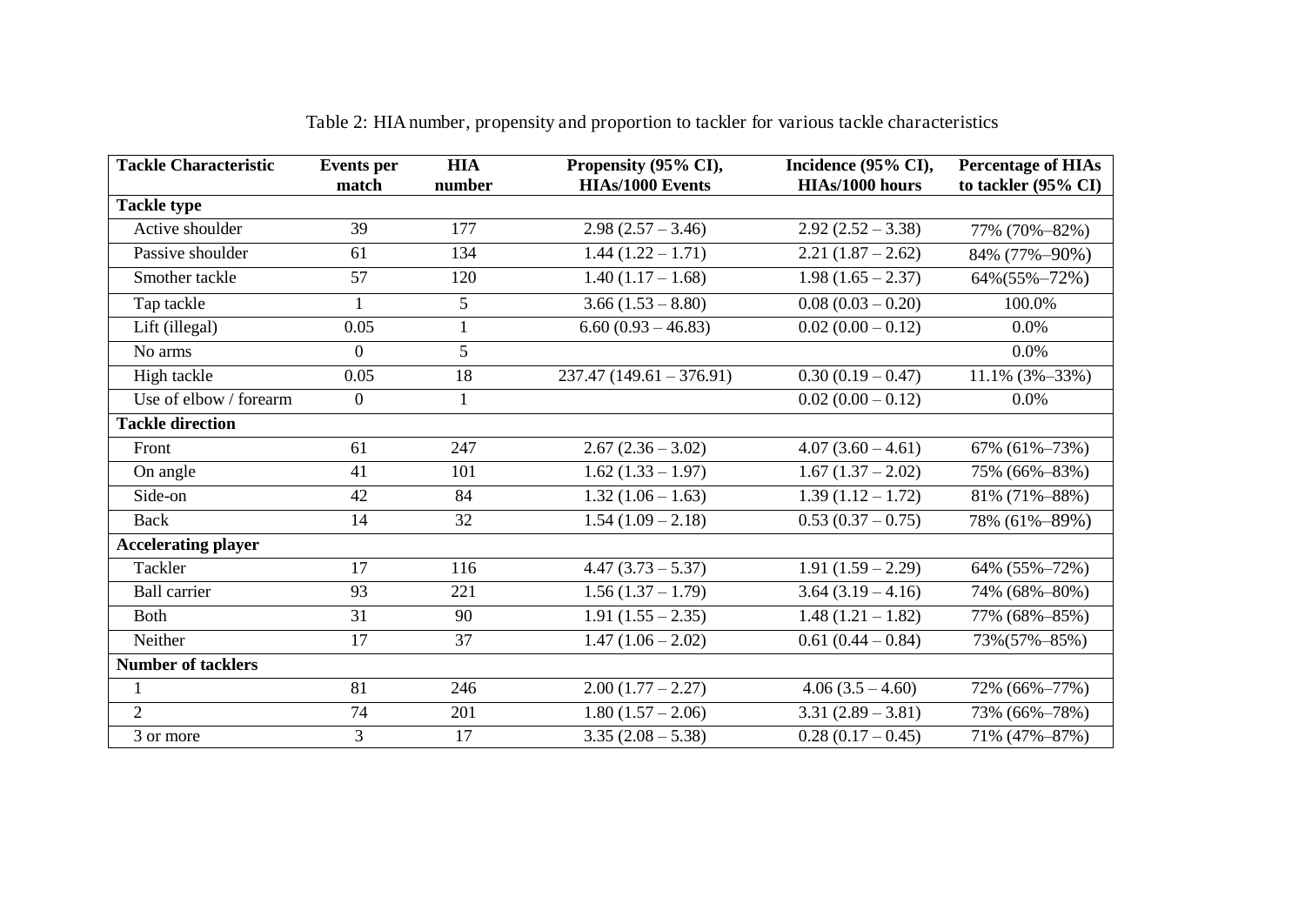| head contact<br>Propensity (95% CI),<br>% of HIAs to the tackler |                        |                         |                        |  |  |  |  |
|------------------------------------------------------------------|------------------------|-------------------------|------------------------|--|--|--|--|
|                                                                  | <b>HIAs to tackler</b> | <b>HIAs/1000 Events</b> | $(95\% \text{ CI})$    |  |  |  |  |
| Head to head                                                     | 84                     | $11.30(9.13 - 14.00)$   | 78% (69%-85%)          |  |  |  |  |
| Head - elbow                                                     | 13                     | $6.35(3.69 - 10.94)$    | 100%                   |  |  |  |  |
| Head - knee                                                      | 19                     | $3.09(1.97 - 4.85)$     | 61% $(44\% - 76\%)$    |  |  |  |  |
| Head - hip                                                       | 71                     | $1.72(1.36 - 2.17)$     | 97% (91%-99%)          |  |  |  |  |
| Head - shoulder                                                  | 46                     | $1.69(1.27 - 2.26)$     | $65\%$ $(54\% - 75\%)$ |  |  |  |  |
| Head - arm                                                       | 20                     | $1.37(0.88 - 2.12)$     | 36% (25%-50%)          |  |  |  |  |
| Head - lower leg                                                 | 18                     | $1.36(0.86 - 2.17)$     | 82% (61%-93%)          |  |  |  |  |
| Head - ground                                                    | 1                      | $0.73(0.10 - 5.20)$     | 17% (3%-56%)           |  |  |  |  |
| Head - upper body                                                | 42                     | $0.46(0.34 - 0.62)$     | 79% (67%–88%)          |  |  |  |  |
| Head - upper leg                                                 | 15                     | $0.43(0.26 - 0.72)$     | 83% (61%-94%)          |  |  |  |  |
| Whiplash                                                         | 3                      |                         | 27% (10%-57%)          |  |  |  |  |
| Head - equipment                                                 | $\theta$               |                         |                        |  |  |  |  |
| Head - hand (fist)                                               | 3                      |                         | 75.0% (30%-95%)        |  |  |  |  |

Table 3: HIA number, propensity and proportion to tackler as a result of various types of